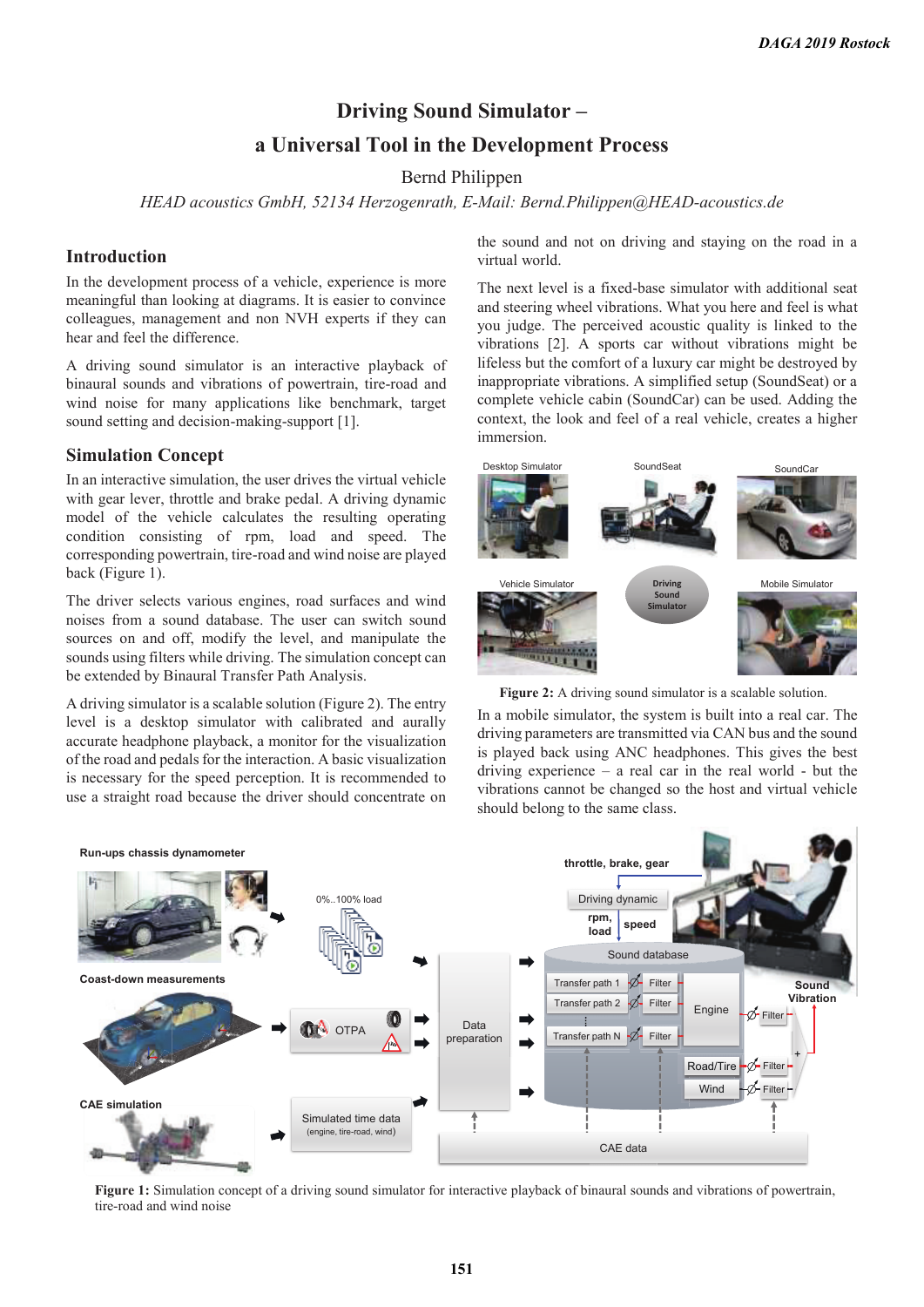The driving sound simulator can be integrated as a subsystem in a full vehicle simulator with a moving platform. The vehicle simulator covers the visualization of the virtual world, the vehicle dynamics model and the driving controls. The driving sound simulator receives continuously the driving parameters like speed, rpm and load via a software interface and creates the corresponding sounds.

### **Dataset generation**

A driving sound simulator needs datasets for powertrain noise, tire-road and wind noise. Binaural recordings with an artificial head or binaural headsets are used to achieve an aurally accurate playback. If the simulator hardware supports vibration playback the accelerations at steering wheel and seat rail are recorded, too.

The powertrain noise is measured during run-ups on a chassis dynamometer for all load conditions from 0% to 100% throttle in several steps. In a preprocessing step, an engine dataset is prepared from these recordings.

An authentic tire road noise cannot be measured on a dynamometer. Coast-down measurements on a real road are used instead. On a test track the car is accelerated up to top speed and the engine is switched off or at least put into neutral gear. The interior noise and signals of additional sensors at the tires, microphones at the tire inlets and outlets, as well as triaxial accelerometers at the wheel hubs are recorded simultaneously. The interior noise is separated into tire-road noise and wind noise using the OTPA method [3] before the data is prepared for the simulator. CAE data can be used during the simulation or in preprocessing steps (see Table 1).

# **Applications**

A driving sound simulator is a useful tool for various applications in the automotive development process.

### **Benchmark**

In a benchmark, the acoustic performances of different vehicles are compared to check if the targets are met or to define new targets for the next generation.

The requirements for the simulator are not to produce just an authentic but more or less arbitrary sound which achieves a desired effect like in a video game. The far more challenging task is to simulate the most accurate replication of the real car possible.

After the datasets of the necessary vehicles have been measured and prepared, the test subjects evaluate different engines or tires, competitor vehicles and development stages during a virtual test drive.

The benefits of a driving sound simulator are: The driver can switch the car sound immediately and hear even small differences. It is weather independent and there is no need for a test track and physical cars at least during the benchmark study. The test persons "control" the sound they hear. It is interactive instead of just listening. It is a big difference between listening to boring run-ups in a dark listening studio and driving a car yourself.

### **Virtual prototype**

High costs, shorter development cycles and an increased number of derivatives are the reasons that car manufacturers are reducing the number of prototypes. A virtual prototype based on the combination of test data and CAE data using Binaural Transfer Path Analysis (BTPA) can be experienced in a driving sound simulator to judge the sound quality as early as possible.



**Figure 4:** Binaural Transfer Path Synthesis combines measured and simulated data. The virtual prototype can be experienced in a driving sound simulator

#### **Table 1:** Integration of CAE data

|                   | simulated                     |                                                                                       |
|-------------------|-------------------------------|---------------------------------------------------------------------------------------|
| luring simulation | changes of measured<br>orders | order tracking filter<br>(level vs. rpm vs. load)                                     |
|                   | insulation package            | highpass, lowpass,<br>bandpass filter                                                 |
|                   | new orders                    | order generator<br>(level and phase)                                                  |
| preprocessing     | changes of measured<br>orders | order resynthesis<br>(replace level and<br>phase)                                     |
|                   | time signals                  | source signals of TPA<br>or<br>input for data<br>preparation                          |
|                   | transfer characteristics      | apply predicted changes<br>to measured FRFs or<br>use simulated transfer<br>functions |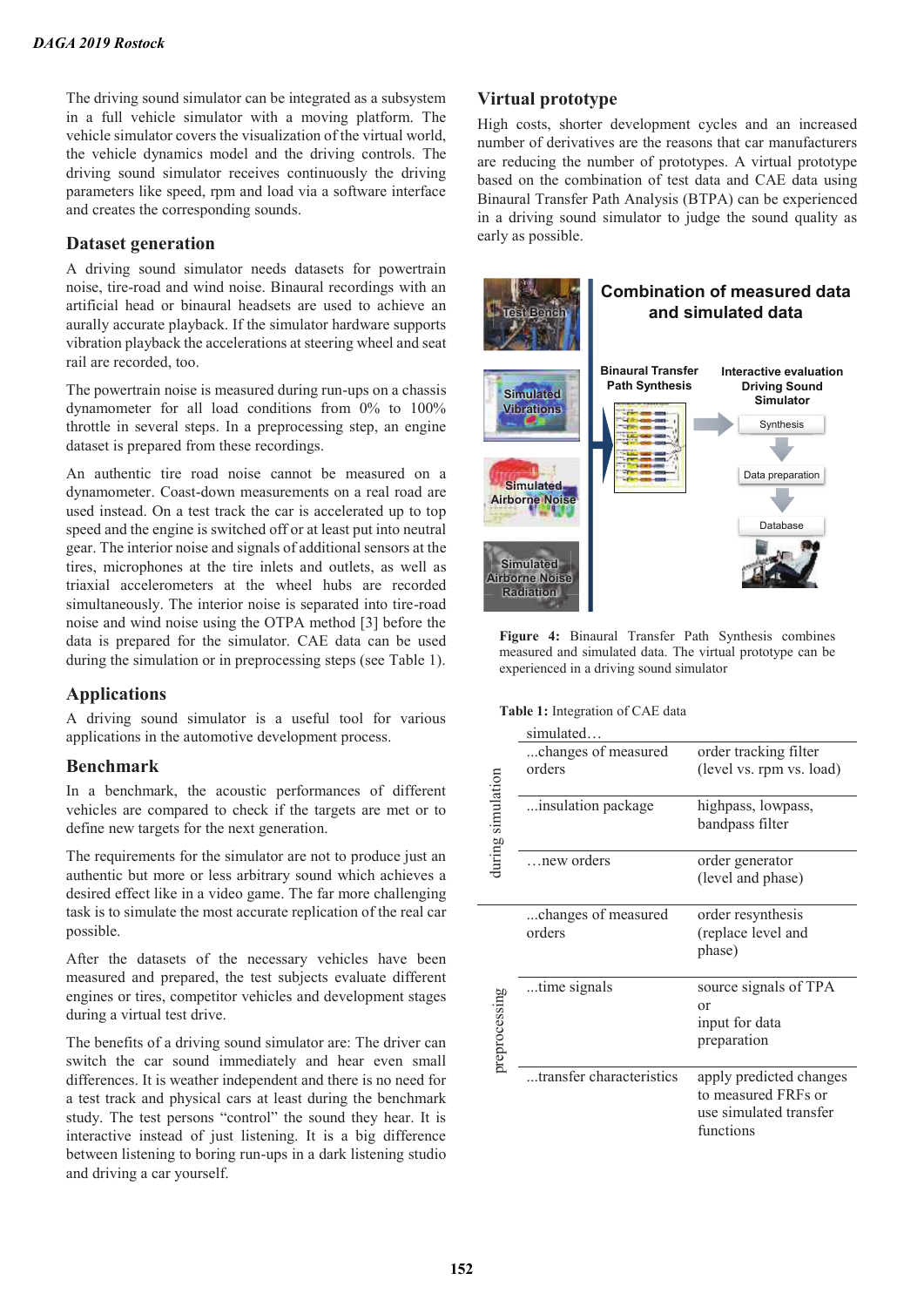

**Figure 3:** Software-in-the-loop and hardware-in-the-loop for the tuning of Engine Sound Enhancement systems

### **Engine Sound Enhancement**

Artificial engine sounds are played back in electric and hybrid vehicles using cabin loudspeakers to set emotions or give acoustic feedback. It is also used for downsized combustion engines to make the sound more powerful or to mask cylinder deactivation.

In a software-in-the-loop or hardware-in-the-loop approach the sound generating device can already be tuned in the simulator considering the masking noise by wind and tireroad noise (Figure 3).

If the artificial engine sound would be tuned without the masking noise at the desktop the validation in the car will probably fail because the sound could be too loud or too quiet at several rpm. The proposed approach speeds up the process because the masking noise is considered and the real car is only needed for the final tuning.

# **Control strategy tuning**

When all necessary data for a driving sound simulator is available in the desired quality it could be too late for big design changes of the hardware. However, software can be exchanged until shortly before production starts.

A driving sound simulator is particularly suitable for the evaluation of complex systems that involve a lot of human interaction. One example is the energy management system of a hybrid vehicle. The control strategy when it switches from the electric to the combustion engine depends on driving behavior, state of charge, temperature, drive mode and other



**Figure 4**: Engineers of different departments can experience the control strategy of a hybrid vehicle in a driving sound simulator.